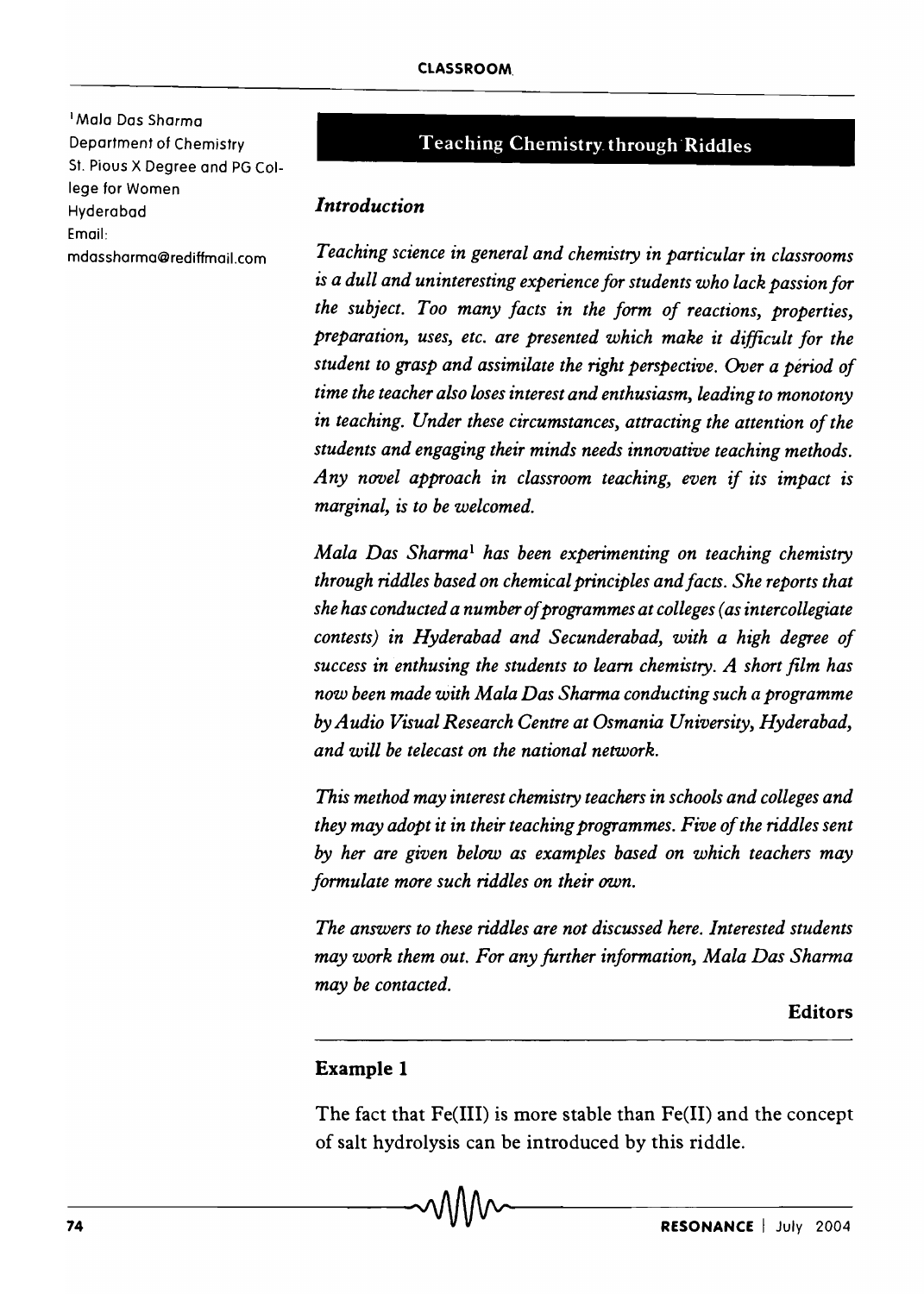I am light green in colour, but turn deep brown when exposed to air. If conc.  $H_2SO_4$  is added carefully when I am in the company of an aqueous solution of a nitrate in a test tube, I form a brown coloured ring. I dissolve in water only if a little acid is present, otherwise I cause turbidity.

- a) Who am I?
- b) Why do I turn brown in air?
- c) What have I been converted into in the brown ring?
- d) Why do I not form a clear solution in water alone, but need an acid?

## **Example 2**

With the help of the following riddle, reactions of aldehydes in general and of acetaldehyde in particular can be discussed.

I form a mirror on interacting with ammoniacal silver nitrate, and a brick coloured precipitate with a mixture of solutions of sodium potassium tartarate and copper sulphate (called Fehling's solution). With iodine and alkali I produce yellow iodoform crystals.

- a) Who am I?
- b) How is the mirror formed?
- c) Why is brick-red precipitate deposited?
- d) How do I give you iodoform?

## **Example 3**

This riddle can be used to discuss the principle of solubility product and common ion effect and their importance in solubility and precipitation.

I am a silvery white metal. I produce vigorous effervescence with acid. I pair with sulphide of hydrogen sulphide gas in alkaline medium, but not in acid medium.